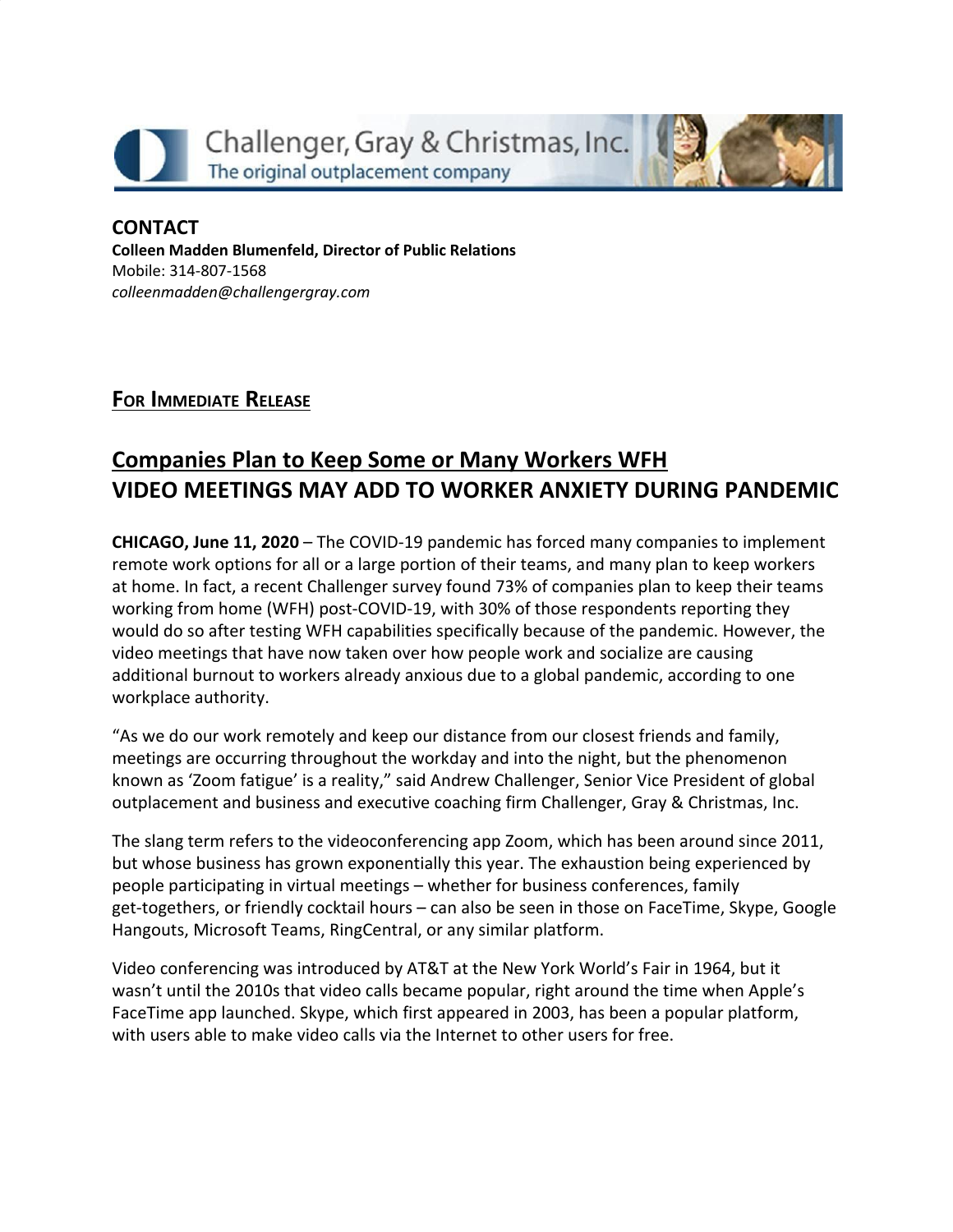With a market value of nearly \$58 billion, Zoom reported first-quarter revenue of \$328.2 million, up 169% from 2019. More than 100,000 K-12 schools around the world are free Zoom participants. Approximately 265,400 corporate clients with more than ten employees use Zoom, which is up 354% year-over-year. Total revenue is expected to be about \$1.8 billion for the full fiscal year 2021. This growth is despite privacy, security, and service issues (including "Zoom bombing" by hackers during meetings), all of which the company reports to be addressing.

According to technology news website The Verge, Zoom stated it had 300 million daily meeting participants in April, up from 10 million in December. The Verge also reported that Microsoft has 75 million daily active users of Teams, Google Meet reached more than 100 million daily meeting participants, and Cisco reported a total of 300 million Webex users.

"Psychologists agree that these virtual meeting places can be taxing on the brain. It goes beyond simply having too many meetings to attend in one day," said Challenger.

For instance, the nonverbal cues our brains pick up during face-to-face interactions are missing. As we stare at a screen with multiple faces, this important information is lost or is incomplete. The brain has to decode all those faces, and it can be difficult to retain focus. Also, looking at oneself during these meetings can be distracting. This can lead to fatigue and burnout.

"This way of communicating is not going anywhere anytime soon, especially as long as the virus keeps workers and students at home and social distancing continues. Employers need to be mindful that their teams may be experiencing some burnout from the totality of the pandemic as well as the videoconferencing, and should make accommodations to take some of the strain off workers," said Challenger.

Challenger offers the following ideas to combat videoconferencing fatigue:

- Try not to schedule too many meetings in a row. If you have multiple meetings planned for a day, take a break between meetings – the longer, the better. Take a walk, eat a snack or meal, meditate, or get up and do stretches. Be sure to add your virtual meetings to your calendar so it is clear if you are heading toward overload.
- Consider switching some of the meetings to the "old-fashioned" way. Will a phone conversation accomplish what is necessary to complete a task or connect with a colleague, client, or customer (or friend or loved one)?
- Although we may feel we cannot look away during a meeting, we all do so during in-person gatherings. It is okay to take notes while someone is speaking – in fact, this often helps people keep their focus and retain more information. If you doodle during an uneventful meeting, who will know? But do not multitask, such as replying to emails or composing a memo, during a meeting. This can be even more exhausting.
- Experiment with different screen-view options. Make yourself smaller, or bigger, to see if it helps with attention. The Zoom app has a function that hides your video, which may help you stay engaged with the material instead of worrying about your own appearance.